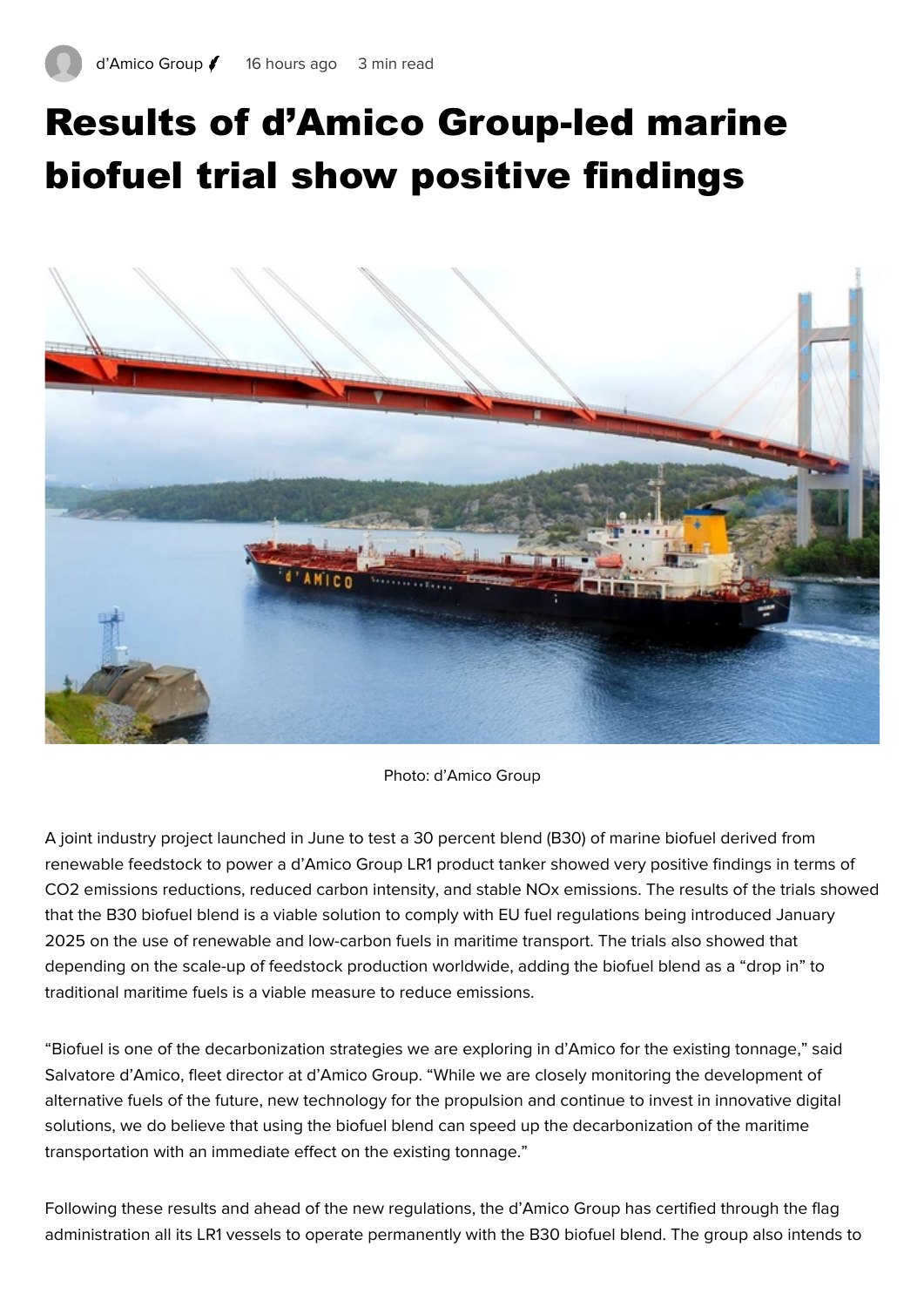certify its entire fleet and to test B40 and B50 blends following the same methodology during 2022.

"Our joint industry project has demonstrated that using the lifecycle analysis, the saving of CO2 is relevant with a good effect also on the short-term measures adopted by the International Maritime Organization," said Cesare D'Api, deputy technical director at d'Amico Group. "NOx emissions are not an issue, handling and management are easier. Our LR1 fleet is now ready and certified permanently to burn B30. Our outstanding team is ready to certify the entire fleet."

The trial followed the appropriate EU fuel regulations and guidelines on calculating CO2 emissions using wellto-wake (WTW) analysis. The results were:

- A 4.3 percent reduction of CO2 emissions per ton of fuel and a resulting carbon intensity indicator (gCO2/dwt metric ton mile) of 3.99, with an improvement of 3.5 percent using very low sulfur fuel oils allowing an "A" vessel rating until 2026
- Confirmation from class and flag state that the B30 biofuel blend does not affect the Tier II certification of the engines for NOx compliance—both main engines and diesel generators were tested for NOx compliance using the data measured allowed by the NOx technical code
- An effective CO2 emissions reduction per ton of fuel by 25.3 percent, applying the Defra methodology —this methodology was used in anticipation of the approval of the WTW analysis framework by the International Maritime Organization and awaiting from the IMO clear indications on which methodology will be applied

The trials were conducted from June 19 to July 6 on board the d'Amico Group LR1 product tanker vessel M/T Cielo di Rotterdam. The biofuel blend B30 was supplied by Trafigura maritime fuel supply and procurement joint venture TFG Marine in the Amsterdam-Rotterdam-Antwerp region.

"As one of the world's largest commodity trading and logistics companies, we are committed to reduce maritime carbon emissions, including by investing in the development and supply of transitionary fuels such as biofuels," said Jamie Torrance, head of distillate and fuel-oil trading for Trafigura. "TFG Marine, Trafigura's joint venture marine fuel supply business with Frontline and Golden Ocean, now regularly delivers biofuels to customers in the Amsterdam-Rotterdam-Antwerp region, with plans to expand this offering further afield during 2022."

This important project demonstrated how industry players are increasingly working collaboratively to reach joint decarbonization goals. The combined strategic vision and technical capabilities of charterers, original engine manufacturers, shipowners, fuel suppliers and regulatory bodies confirm how research studies can be shared to explore all options to decarbonize shipping.